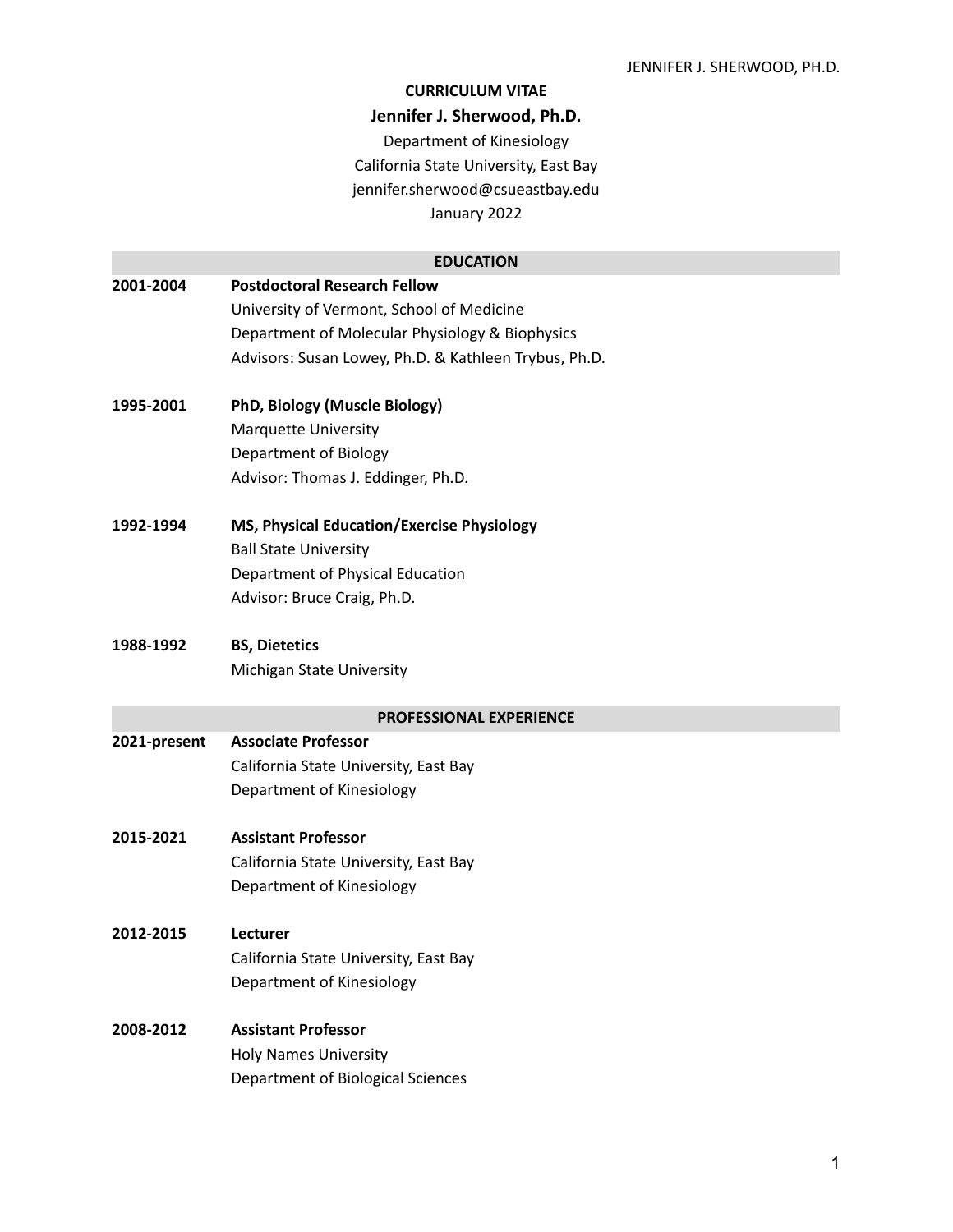| 2007-2008 | <b>Adjunct Faculty</b>                            |  |
|-----------|---------------------------------------------------|--|
|           | <b>Holy Names University</b>                      |  |
|           | Department of Biological Sciences                 |  |
| 2005-2007 | <b>Assistant Fitness Manager/Personal Trainer</b> |  |
|           | Equinox Fitness Center, San Francisco, CA         |  |
| 2004-2005 | <b>Visiting Professor</b>                         |  |
|           | University of California, San Francisco           |  |
|           | Department of Pharmaceutical Chemistry            |  |
|           |                                                   |  |

#### **SCHOLARSHIP**

# **Peer Reviewed/Refereed Journal Publications**

Indicates undergraduate students. Also hyperlinked [HERE.](https://www.ncbi.nlm.nih.gov/myncbi/1VYnb62QNGUkl/bibliography/public/)

- 1. Yingling, V.R., Webb, S., Inouye, C., O, J., **Sherwood, J.J.** (Aug. 2017). Muscle power predicts bone strength in division II athletes. J. Strength Cond. Res. https://doi: 10.1519/JSC.0000000000002222.
- 2. **Sherwood, J. J**., Inouye, C., Webb, S. L., & Jenny, O. (2019). Reliability and validity of the sit-to-stand as a muscular power measure in older adults. Journal of Aging and Physical Activity, 1 (aop), 1-12. Doi: 10.1123/japa.2019-0133. [Epub ahead of print] PubMed PMID: 31810060.
- 3. **Sherwood, J.J**., Inouye, C., Webb, S.L., Zhou, A., Anderson, E.A., Spink, N.S. (2019). Relationship between cognitive performance in community dwelling, ethnically diverse older adults: a cross-sectional study. Peer J. 7: e6159. doi: 10.7717/peerj.6159. eCollection 2019. PubMed PMID: 30643695; PubMed Central PMCID: PMC6327882.
- 4. Carlson, J.A., Petrella, J.K., Yingling, V., Marshall, M.R., O, J., **Sherwood, J.J.** (2018). Undergraduate research in kinesiology: examples to enhance student outcomes. Kinesiology Review. 7: 305-313. https://doi.org/10.1123/kr.2018-0038
- 5. O, J., **Sherwood, J. J.,** & Yingling, V. R. (2016). Undergraduate research and service-learning programs in a kinesiology program at a teaching university. Quest. http://dx.doi.org/10.1080/00336297.2016.1226908.
- 6. **Sherwood, J.J.,** Waller, G.S., Warshaw, D.M. and Lowey, S. (2004, July 27) A point mutation in the skeletal myosin regulatory light chain reduces the step size of skeletal muscle myosin. Proceedings of the National Academy of Sciences, USA. 101(30):10973-8. doi: 10.1073/pnas.0401699101. Epub 2004 Jul 15. PubMed PMID: 15256600; PubMed Central PMCID: PMC503728
- 7. **Sherwood, J.J.** and Eddinger, T.J. (2002) Shortening velocity and myosin heavy and light chain isoform mRNA in rabbit arterial smooth muscle cells. American Journal of Physiology: Cell Physiology. 282(5): C1093-102. doi: 10.1152/ajpcell.00307.2001. PubMed PMID: 11940525.
- 8. Eddinger, T.J. Korwek, A.J. Meer, D.P. and **Sherwood, J.J.** (2000) Expression of smooth muscle myosin light chain 17 and unloaded shortening in single smooth muscle cells. American Journal of Physiology. 278, C1133-C1142. doi: 10.1152/ajpcell.2000.278.6.C1133. PubMed PMID: 10837341
- 9. Widrick, J.J. Norenberg, K.M. Blaser, C.A. Karhanek, M., **Sherwood, J.**, Trappe, S.W., Trappe, T.A., Costill, D.L. and Fitts, R.H. (1998) Force-velocity-power and force-pCa relationships of human soleus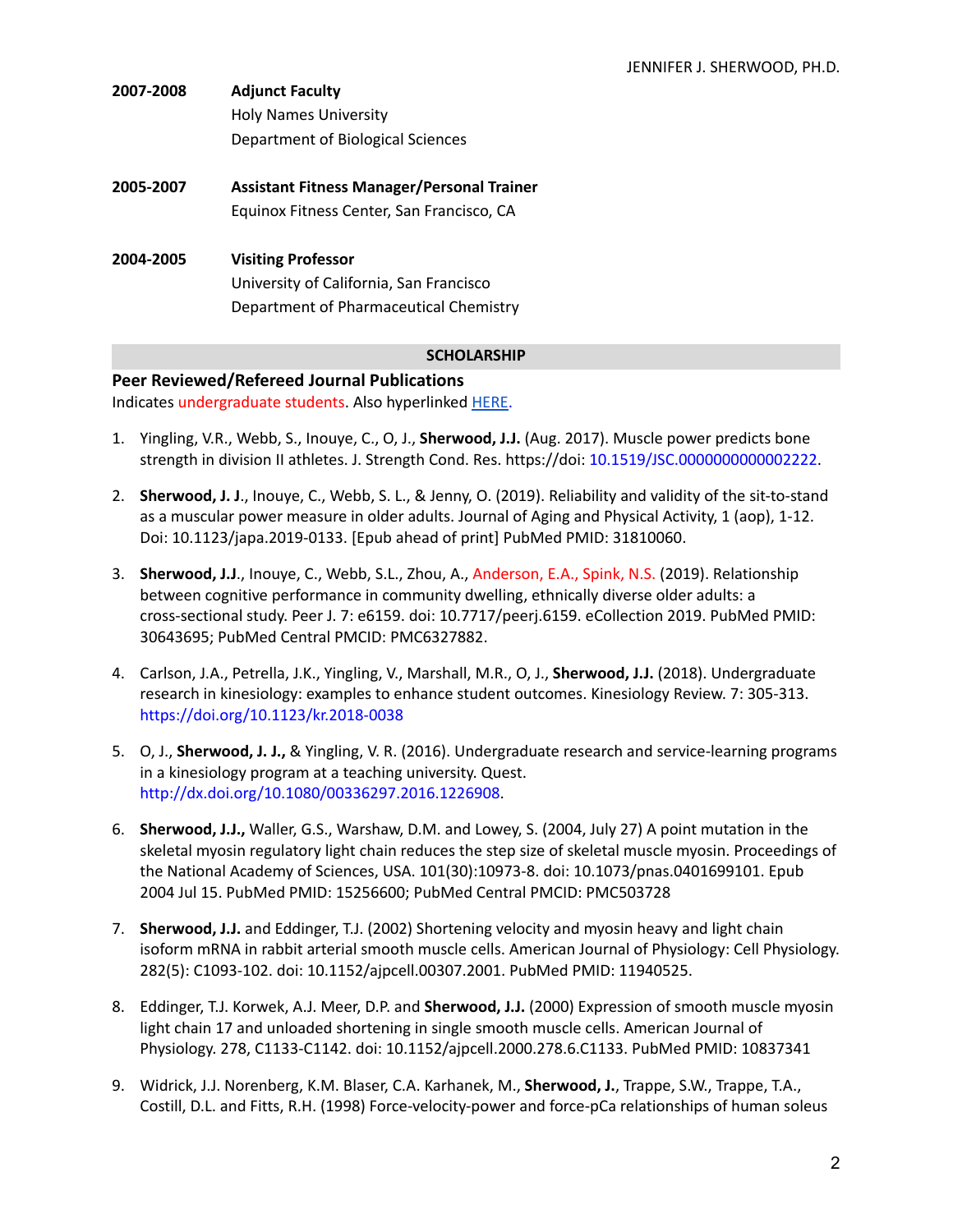fibers after 17 days of bed rest. Journal of Applied Physiology. 85(5): 1949-1956. Doi: 10.1152/jappl.1998.85.5.1949. PubMed PMID: 9804603.

10. Duncan, G.E., Mahon, A.D., Gay, J.A. and **Sherwood J.J.** (1996) Physiological and perceptual responses to graded treadmill exercises in male children. Pediatric Exercise Science. 8(3): 251- 258.

#### **Refereed Professional Conference/Meeting Presentations**

Indicates undergraduate students. \*Awarded **Outstanding Original Research for Students**

- 1. Mendoza, AR., **Sherwood, JJ.,** and Gravier, M. (2021, Oct.) Feasibility and Effectiveness of a Real-Time Virtual Exercise Group to Promote Physical Activity in Chronic Aphasia. Panel presented at the 66th Annual Conference of the Western Society for Kinesiology and Wellness, Oakland, CA
- 2. \*Ruiz Mena, P., Vatuvei, R., Gonzalez, M., **Sherwood, J.J.**, Inouye, C. (2021, Oct.). Relationships between muscle fitness and radial bone strength in older adults. Presented at the 66th Annual Conference of the Western Society for Kinesiology and Wellness, Oakland, CA
- 3. \*Abdulkhaliq, R., Moore, D., Millar, S., Reyes, C., Gravier, M., **Sherwood, J.,** Mendoza, A.R. (2021, Oct.). Characterizing Physical Behaviors in Adults with Aphasia. Presented at 66th Annual Conference of the Western Society for Kinesiology and Wellness, Oakland, CA
- 4. Garza, I., Gonzalez, M., Ruiz Mena, P., Un von Euw, H., Vatuvei, R., Inouye, C., Yingling, V., Sherwood, J.J. (2020, Oct.). Preregistration as a teaching tool for undergraduate and graduate students in Kinesiology. Panel presented at 65th Annual Conference of the Western Society for Kinesiology and Wellness, Oakland, CA
- 5. \*Ruiz Mena, P., Garza, I., Gonzalez, M., Un von Euw, H., Vatuvei, R., Inouye, C., **Sherwood, J.J.** (2020, Oct.). Relationship of Lower Limb Power and Handgrip Strength to Cognitive Function. Presented at the 65th Annual Conference for the Western Society of Kinesiology and Wellness, Oakland, CA
- 6. **Sherwood, J.J.** (2020, July) Preregistration. Society for Transparency, Openness and Replication in Kinesiology (STORK). STORK Summer Series. Zoom presentation.
- 7. \*Magorien, K., Tabera, J., Vallente, B., Yague, C., Inouye, C., **Sherwood, J.J.**, Webb, S., and Yingling, V. (2019, Oct.) Peak Muscle Power Correlates with Bone Strength in Healthy Older Adults. Presented at the 64th Annual Conference of the Western Society for Kinesiology and Wellness, Reno, NV.
- 8. Yingling, V.R., **Sherwood, J.J.** (2018, Oct.) Muscle-bone: match across the ages can muscle power predict bone strength across the lifespan? Invited panel presentation at 38th Southwest American College of Sports Medicine Annual Regional Meeting, Costa Mesa, CA.
- 9. **Sherwood, J.J.**, Inouye, C., Webb, S.L., Romanovski, P.V., Ashizawa,T., Coleman, T., Adams, J.W., Ossene Mintsa, M. (2018, May). Developing and validating the sit-to-stand as a muscular power measure in older adults. Panel presented at 65th Annual American College of Sports Medicine International Conference, Minneapolis, MN
- 10. **Sherwood, J.J.**, Yingling, V.R., (2018, March) Nutrition for bone. Workshop presentation for AmeriCorps, Hayward, CA.
- 11. Adams, J.W., Ashizawa,T., Castillo, R., Coleman, T., Inouye, C., Ossene Mintsa, M. Romanovski, P.V., **Sherwood, J.J.**, Webb, S.L, (2017, Oct.). Validating Gymaware for measuring muscular velocity in healthy older adults. Presentation at 62nd Annual Conference of the Western Society for Kinesiology and Wellness, Reno, NV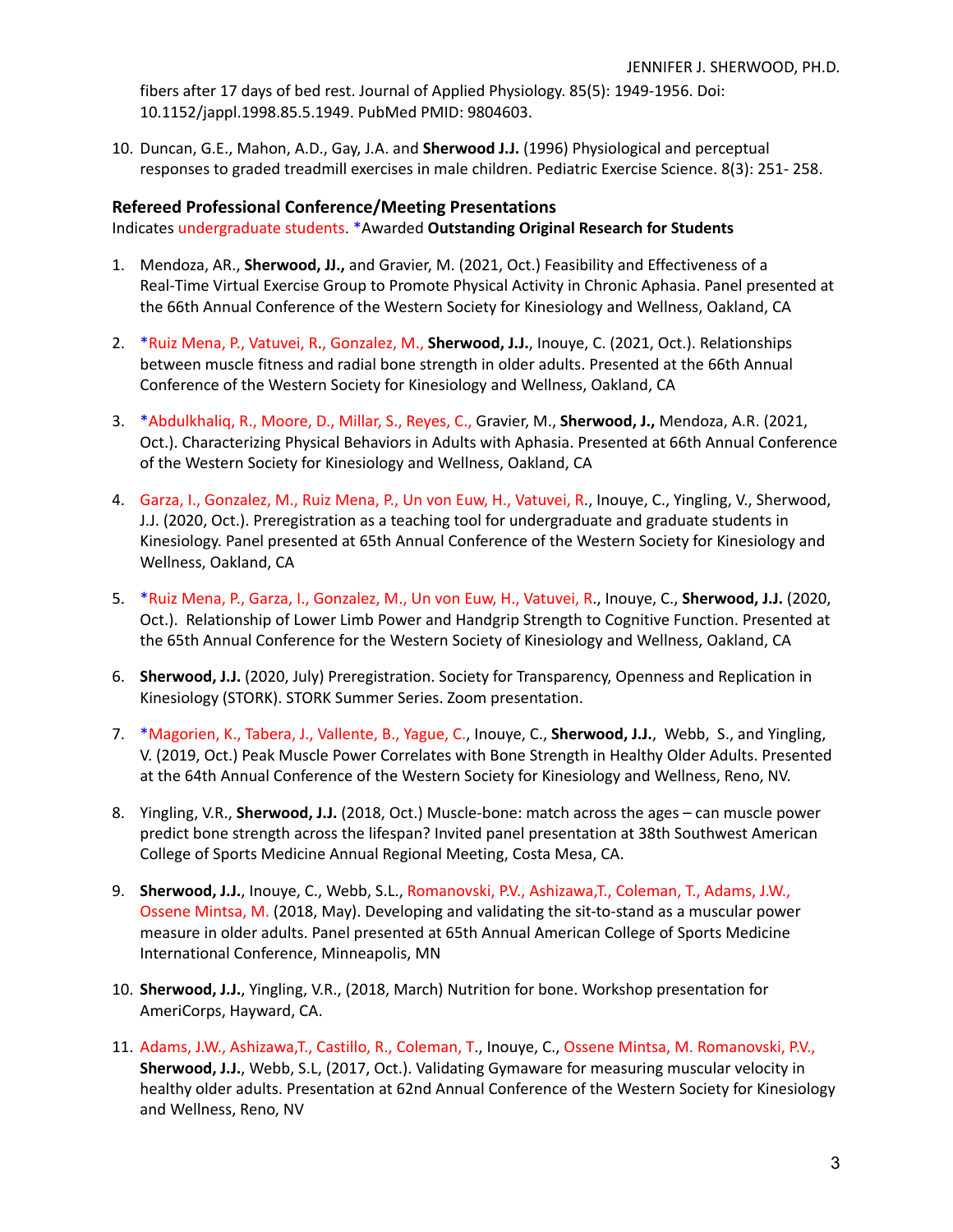- 12. **Sherwood, J.J.**, Yingling, V.R., O, J., McCullagh, P., Brown, H., Goc Karp, G. (2017, Oct.) High impact educational programs at undergraduate teaching universities. Invited panel presentation at 62nd Annual Conference of the Western Society for Kinesiology and Wellness, Reno, NV.
- 13. Romanovski, P.V, Adams, Ossene Mintsa, M., **Sherwood, J.J.** (2017, Oct.). Developing and validating a muscular power measure for older adults in the sit-to-stand. Poster presented at 37th Annual Southwest American College of Sports Medicine Conference, Long Beach, CA
- 14. Spink, N.S, Anderson, E., Castillo, R., Coleman, T., Inouye, C., Morioka, S.N., Ossene Mintsa, M., Romanovski, P.V., **Sherwood, J.J.,** Tabera, J.S., Webb, S.L. Zhou, Y.Y. (2017, May.). Peak heart rate during the 6-minute walk test predicts cognitive function in healthy older adults. Poster presented at 64th Annual American College of Sports Medicine Conference, Denver, CO
- 15. **Sherwood, J.J.** (2017, March) Exercise programming for patients with cardiovascular disease: progressions and regressions. Invited presentation at the 32nd Annual California Society for Cardiac Rehabilitation Conference. Alta Bates Summit Medical Center-Ashby Campus, Berkeley, CA
- 16. **Sherwood, J.J.,** Cox-Tomich, L., Yingling, V.R. (2017, February). Bone health for kids. Panel presented at California Association for Health, Physical Education, Recreation and Dance (CAPHERD) Conference, San Diego, CA
- 17. Savala, S., **Sherwood, J.J**., Piper, T. (2017, Feb.). Better Together! K-12 Teachers and university faculty collaborating for student success. Panel presented at California Association for Health, Physical Education, Recreation and Dance (CAHPHERD) Conference, San Diego, CA
- 18. Anderson, E., Inouye, C., **Sherwood, J.J**., Spink, N., Tabera, J., Webb. S.L., Zhou,Y.Y. (2016, Oct.). 6-Minute walk test: relationship to cognitive function in healthy older adults. Panel presentation at 61st Annual Conference of the Western Society for Kinesiology and Wellness, Reno, NV.
- 19. **Sherwood, J.J.**, Inouye., C., Tabera, J., Webb. S.L. (2016, October). Service learning based course designed to prepare kinesiology professionals to work with older adults. Poster presentation at 61st Annual Conference of the Western Society for Kinesiology and Wellness, Reno, NV.
- 20. Spink, N.S., Chandler, R.A., Inouye, C., Morioka, S.N., **Sherwood, J.J.**, Tabera, J., Webb. S.L., Zhou, Y.Y. (2016, October). Peak heart rate during the 6-Minute walk test predicts cognitive function in healthy older adults. Poster at the 36th Annual Southwest American College of Sports Medicine Meeting, Costa Mesa, CA.
- 21. Anderson, E., Inouye, C., Jordan, B., Medina, K., Rueda, A., **Sherwood, J.J.**, Spink, N., Tabera, J., Webb. S.L., Zhou, Y.Y. (2016, May). 6-Minute walk test: relationship to cognitive function in healthy older adults. Poster at 63rd Annual American College of Sports Medicine Meeting, Boston, MA.
- 22. Brizendine, E., Yang, D., **Sherwood, J.J**., Webb. S.L., Inouye, C. (2015, October). Relationship of heart rate recovery to cardiovascular fitness measures in highly endurance-trained young men and women. Poster presentation at 60th Annual Conference of the Western Society for Kinesiology and Wellness, Reno, NV.
- 23. Webb, S. **Sherwood, J.**, Inouye, I., Anderson, E. Camarse, C., Jordan, B. Medina, K., Mon, N., Spink, N., Ritika, R. (2015, Oct.). Faster heart rate recovery negatively correlates with C-reactive protein levels in healthy, older adults. Panel presentation at 60th Annual Conference of the Western Society for Kinesiology and Wellness, Reno, NV.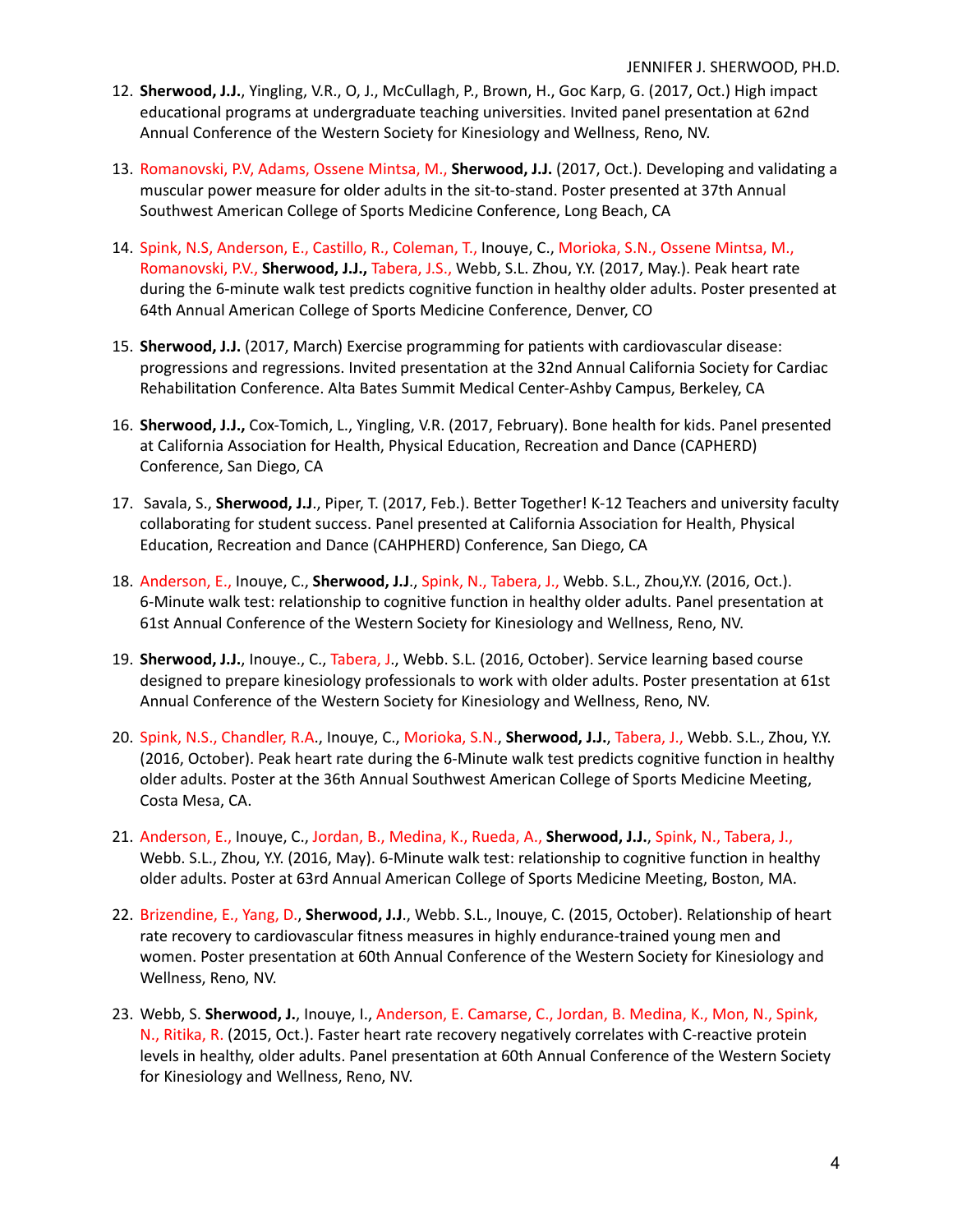| <b>Grants Awarded as Principal Investigator/Principal Writer</b>                           |                                                                                                     |  |
|--------------------------------------------------------------------------------------------|-----------------------------------------------------------------------------------------------------|--|
| <b>Extramural</b>                                                                          |                                                                                                     |  |
| Christopher & Dana Reeve Foundation, 2nd Dyle Direct Effect Quality of Life grants program |                                                                                                     |  |
| Title: Adaptive Online Exercise for Individuals with Aphasia                               |                                                                                                     |  |
| <b>Amount Awarded:</b>                                                                     | \$22,259                                                                                            |  |
| Principal Investigators:                                                                   | Gravier, M.; Mendoza, A.R. and Sherwood, J.J. (2021)                                                |  |
| <b>Intramural</b>                                                                          |                                                                                                     |  |
| <b>CSUEB Enhanced Course Learning (ECL) grant</b>                                          |                                                                                                     |  |
| Title: Kinesiology Lab Consumables                                                         |                                                                                                     |  |
| <b>Amount Awarded:</b>                                                                     | \$47,880                                                                                            |  |
| <b>Principal Writer:</b>                                                                   | Sherwood, J.J. (2019-2020)                                                                          |  |
| <b>CSUEB Enhanced Course Learning (ECL) grant</b>                                          |                                                                                                     |  |
| Title: Kinesiology Lab Consumables                                                         |                                                                                                     |  |
| <b>Amount Awarded:</b>                                                                     | \$30,000                                                                                            |  |
| <b>Principal Writer:</b>                                                                   | Sherwood, J.J. (2018-2019)                                                                          |  |
| CSUEB Enhanced Instructionally Related Activities (EIRA) grant                             |                                                                                                     |  |
| Development                                                                                | Title: Professional Conference Experiences to Support Kinesiology Student Learning and Professional |  |
| <b>Amount Awarded:</b>                                                                     | \$26,270                                                                                            |  |
| <b>Principal Writer:</b>                                                                   | Sherwood, J.J. (2018-2019)                                                                          |  |
| <b>CSUEB Enhanced Course Learning (ECL) grant</b>                                          |                                                                                                     |  |
| Title: Kinesiology Lab Consumables                                                         |                                                                                                     |  |
| <b>Amount Awarded:</b>                                                                     | \$20,000                                                                                            |  |
| <b>Principal Writer:</b>                                                                   | Sherwood, J.J. (2017-2018)                                                                          |  |
| CSUEB Enhanced Instructionally Related Activities (EIRA) grant                             |                                                                                                     |  |
| Development                                                                                | Title: Professional Conference Experiences to Support Kinesiology Student Learning and Professional |  |
| Amount Awarded:                                                                            | \$31,000                                                                                            |  |
| <b>Principal Writer:</b>                                                                   | Sherwood, J.J. (2017-2018)                                                                          |  |
| CSUEB Enhanced Instructionally Related Activities (EIRA) grant                             |                                                                                                     |  |
| Title: Professional Development for Kinesiology Students through Conference Presentations  |                                                                                                     |  |
| <b>Amount Awarded:</b>                                                                     | \$31,000                                                                                            |  |
| <b>Principal Writer:</b>                                                                   | Sherwood, J.J. (2016-2017)                                                                          |  |
| CSUEB Enhanced Instructionally Related Activities (EIRA) grant                             |                                                                                                     |  |
| Title: Kinesiology Labs                                                                    |                                                                                                     |  |
| Amount Awarded:                                                                            | \$20,000                                                                                            |  |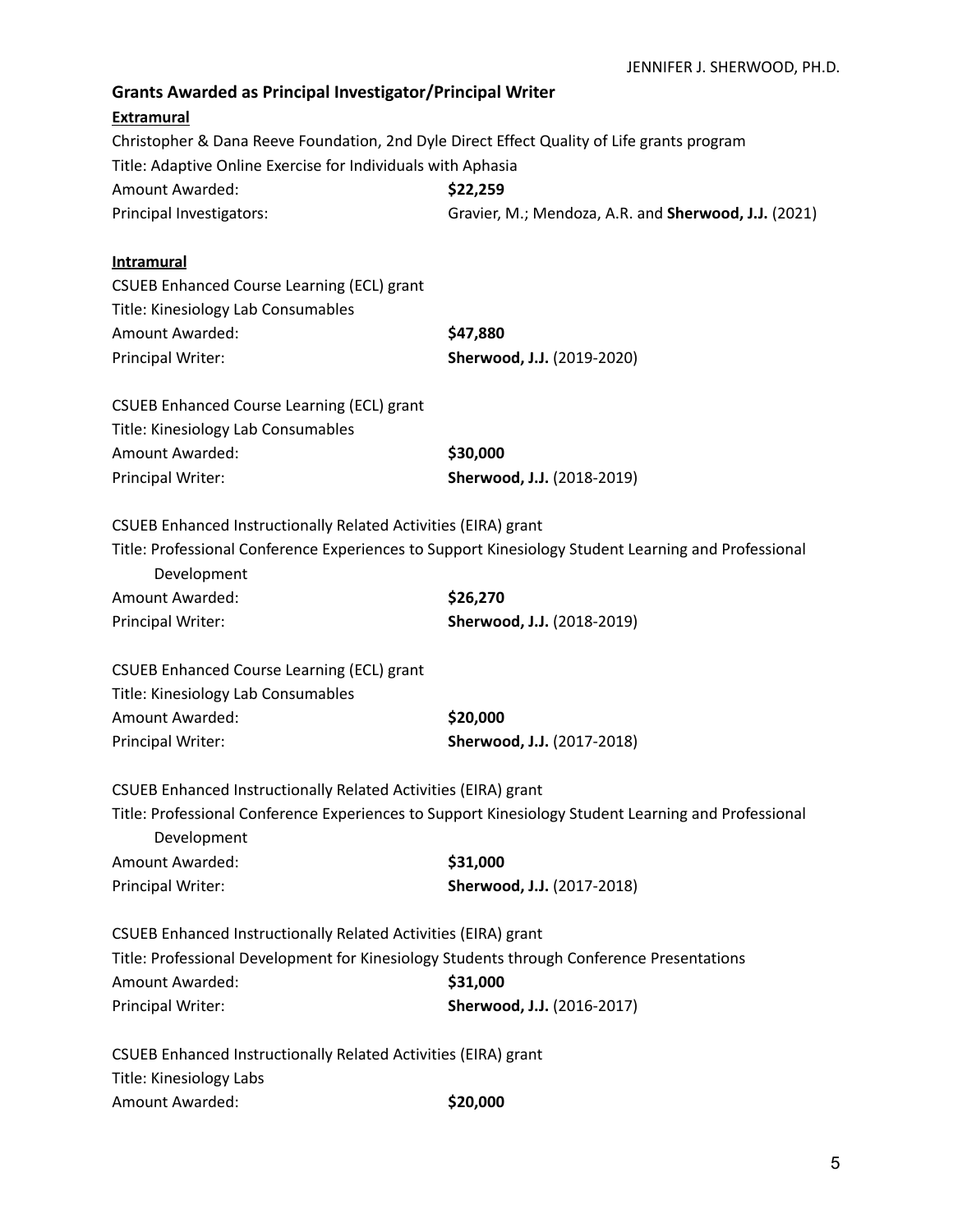| Principal Writer: |  |
|-------------------|--|
|-------------------|--|

**Sherwood, J.J.** (2016-2017)

CSUEB Enhanced Instructionally Related Activities (EIRA) grant Title: Kinesiology Students to Attend Professional Conferences Amount Awarded: **\$17,754** Principal Writer: **Sherwood, J.J.** (2015-2016)

CSUEB Faculty Support Grant for Individual Researchers

Title: Muscular Fitness: Relationship to Bone Geometry, Strength, Power, and Lean Body Mass in Healthy Older Adults Amount Awarded: **3 units of release time**

| 3 units of release time    |
|----------------------------|
| Sherwood, J.J. (2016-2017) |
|                            |

| <b>CSUEB Faculty Support Grant for Service Learning Assessment</b> |                              |
|--------------------------------------------------------------------|------------------------------|
| Amount Awarded:                                                    | 3 units of release time      |
| Principal Writer:                                                  | <b>Sherwood, J.J.</b> (2015) |

| <b>CSUEB Collaborative Research Faculty Support Grant</b> |                                          |  |
|-----------------------------------------------------------|------------------------------------------|--|
| Amount Awarded:                                           | 3 units of release time                  |  |
| <b>Principal Writer:</b>                                  | <b>Sherwood, J.J.</b> & Inouye C. (2015) |  |

#### **INSTRUCTION**

## **Master's Courses Taught**

Physiological Basis of Exercise, Training for Physical Performance,

#### **Undergraduate Courses Taught**

Exercise and Gerontology, Exercise Physiology Lecture and Lab, Exercise Nutrition and Metabolism, Exercise Prescription, Clinical Exercise Physiology

## **Master's Thesis and Project Advisor**

Tabera, J. (2020-2021) Muscle Power Measures Across the Lifespan

Burke, S. (2020-21) Observational Study of Personal Training Behaviors

Jusinski, J. (2019-21) CSUEB women's soccer nutrition intervention

Hdlasky, M. (2019) The effectiveness of equine therapy in treating PTSD and depression

Brizendine, E. (2016) An individualized physical training worksite wellness program

## **Mentored Center for Student Research Scholars**

Cruz, A. (2021) Pioneer Student Research Scholar

Vatuvei, R. (2021) Pioneer Student Research Scholar (co-mentor with C. Inouye)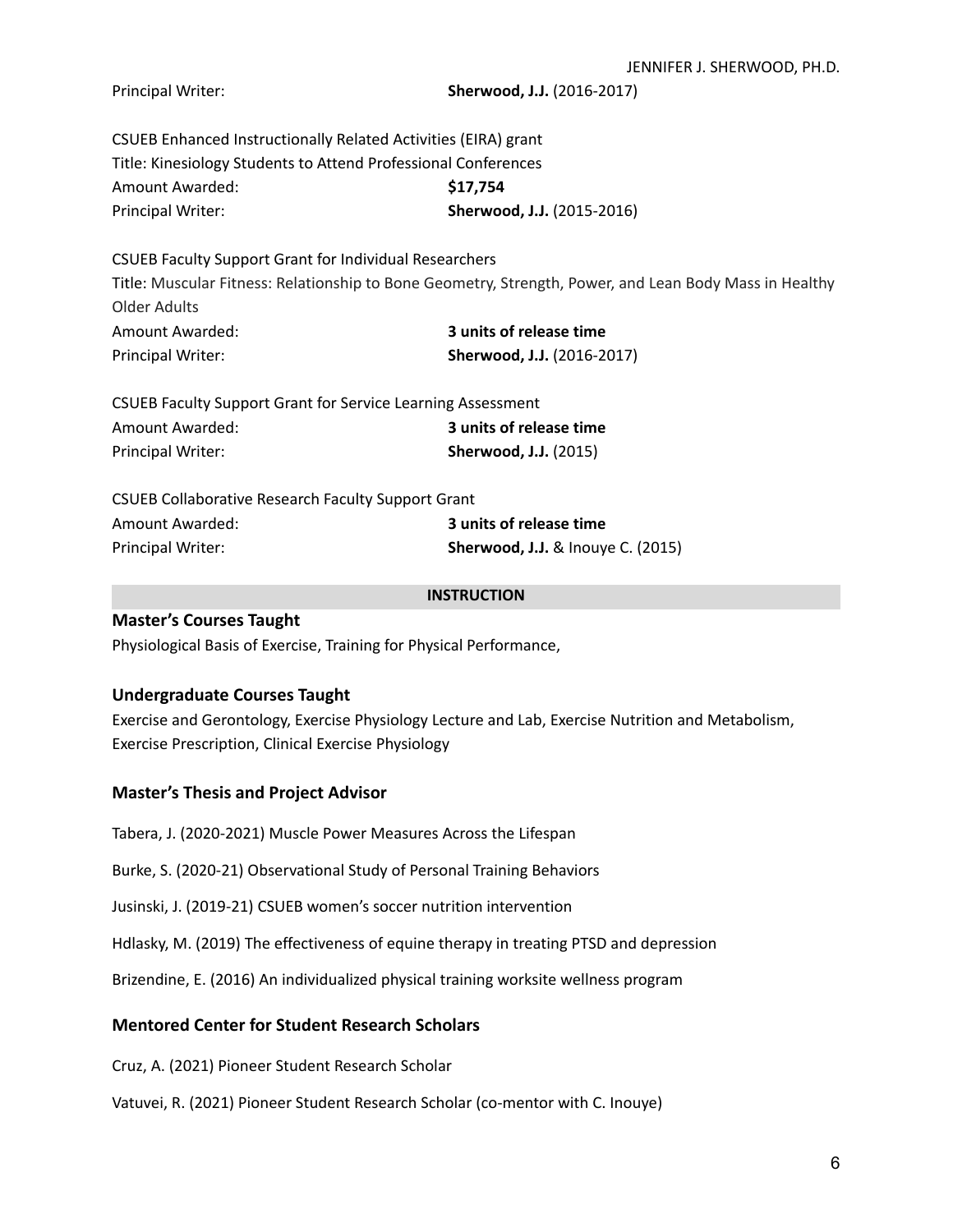Ruiz Mena, P. (2020-2021) Distinguished Pioneer Student Research Scholar (co-mentor with C. Inouye)

Ruiz Mena, P. (2020) Associate Pioneer for Student Research Scholar (co-mentor with C. Inouye)

Tran, M. (May 2020) Center of Student Research Travel Grant (\$743.06) for American College Sports Medicine Conference (co-mentor with C. Inouye)

Tran, M. (Fall 2019) Distinguished Pioneer Student Research Scholar (co-mentor with C. Inouye)

- Heredia, A. (May 2020) Center of Student Research Travel Grant (\$743.06) for American College Sports Medicine Conference (co-mentor with C. Inouye)
- Heredia, A. (Fall 2019) Distinguished Pioneer Student Research Scholar (co-mentor with C. Inouye)
- Magorien, K. (May 2020) Center of Student Research Travel Grant (\$743.06) for American College Sports Medicine Conference (co-mentor with C. Inouye)

Magorien, K. (2018-2020) Distinguished Pioneer Student Research Scholar (co-mentor with C. Inouye)

- Adams, J. (2017-2018) Research Scholar, Center for Student Research (co-mentor with C. Inouye)
- Javier, C. (2017-2018) Center for Student Research Undergraduate Fellows (co-mentor with C. Inouye)
- Castillo, R. (2016-2017) Center for Student Research Undergraduate Fellow(co-mentor with C. Inouye)
- Ossene Mintsa, M.D. (2016-2017) Center for Student Research Undergraduate Fellow (co-mentor with C. Inouye)

Romanovski, P., Castillo, R., Spink, N., Morioka, S., Coleman, T. (2017) Statewide Research Competition Submission (not selected), Center for Student Research (co-mentor with C. Inouye)

- Romanovski, P. (2016-2017) Center of Student Research Undergraduate Fellow (co-mentor with C. Inouye)
- Spink, N. (May 2017) Center of Student Research Travel Grant (\$1,000) for American College Sports Medicine Conference (co-mentor with C. Inouye)
- Spink, N. (2015-2017) Center of Student Research Undergraduate Fellow (co-mentor with C. Inouye)
- Spink, N. (May 2016) Center of Student Research Travel Grant (\$1,000) for American College Sports Medicine Conference (co-mentor with C. Inouye)

Anderson, E. (2014-2016) Center of Student Research Undergraduate Fellow (co-mentor with C. Inouye)

Jordan, B. (2014-2015) Research Scholar, Center for Student Research (co-mentor with C. Inouye)

### **Co-curricular Student Programs**

| Program:                    | Get Fit! Stay Fit!                                            |
|-----------------------------|---------------------------------------------------------------|
| Program Description:        | on-campus internship offers staff & faculty physical training |
| Student Involved each year: | 25-75                                                         |
| Period of Involvement:      | 2012-present                                                  |
| Role:                       | Co-founded and faculty facilitator                            |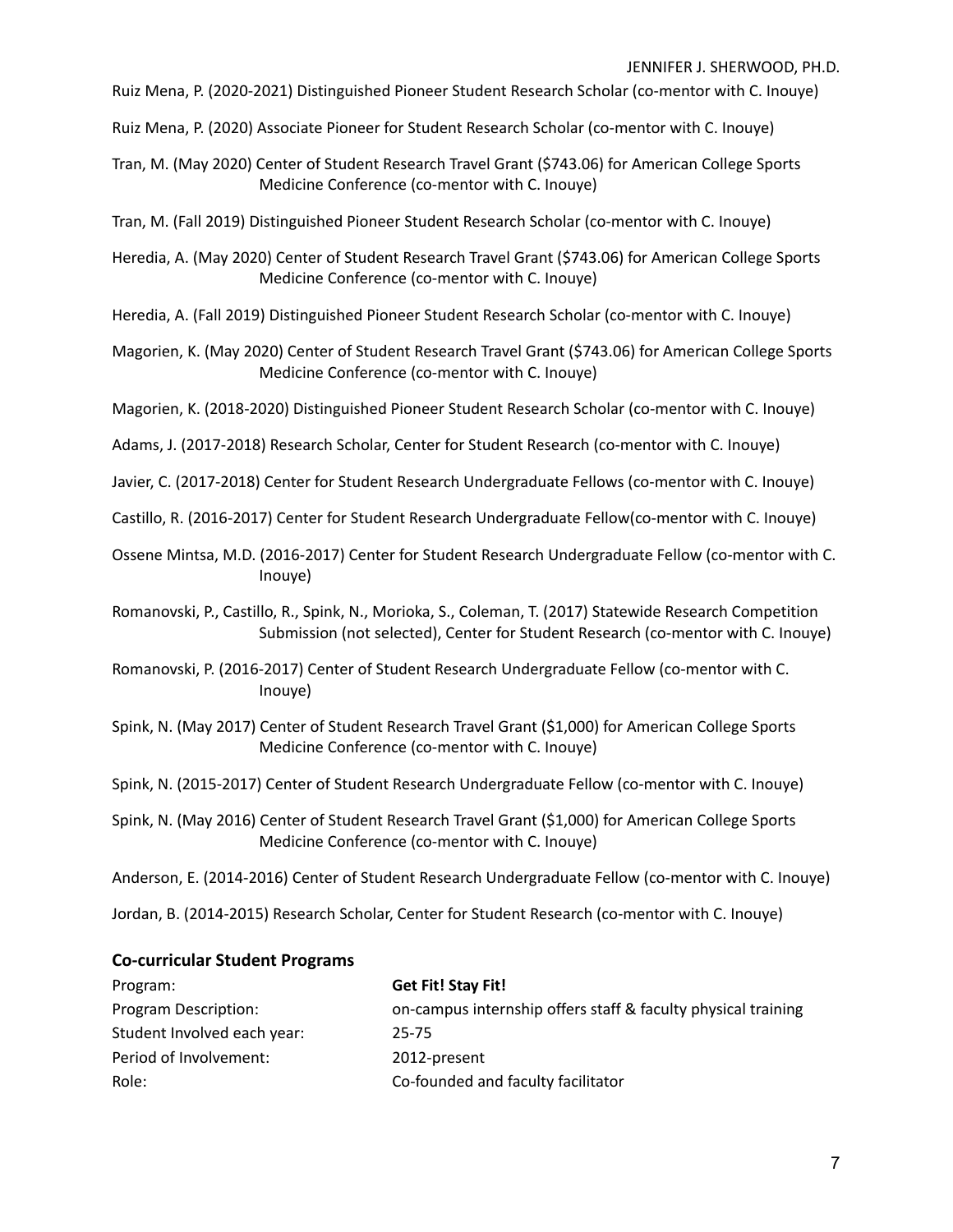| Program:                    | <b>Kinesiology Research Group</b>                                           |
|-----------------------------|-----------------------------------------------------------------------------|
| Program Description:        | regular research and professional development opportunities<br>for students |
| Student Involved each year: | $25 - 75$                                                                   |
| Period of Involvement:      | 2012-present                                                                |
| Role:                       | Faculty coordinating team member                                            |
| Program:                    | <b>Muscle Power Research Team</b>                                           |
| Program Description:        | mentor students in research activities & research collaboration             |
| Student Involved each year: | $2 - 10$                                                                    |
| Period of Involvement:      | 2012-present                                                                |
| Role:                       | Co-PI with C. Inouye, Ed.D                                                  |
| Program:                    | Aphasia Treatment Program/Kinesiology Research Group                        |
| Program Description:        | mentor students in research activities & research collaboration             |
| Student Involved each year: | $2 - 10$                                                                    |
| Period of Involvement:      | 2012-present                                                                |
| Role:                       | Co-PI with M. Gravier, Ph.D.-SLP and AR Mendoza, Ph.D                       |

# **[California Physical Activity and Health Project](https://www.ucop.edu/educator-programs/_files/cpe-hp-insert.pdf) - Workshops to prepare K-12 Physical Education Teachers with Advanced Exercise Physiology and Prescription Content Knowledge**

- 1. California Health and Physical Education Teacher Workshop for Alvord School District, Long Beach Group, California State University, CA, Dec.6, 2016
- 2. California Health and Physical Education Summer Institute, Bay Area Group, California State University, East Bay, CA, August 1-3, 2016
- 3. California Health and Physical Education Summer Institute, Long Beach Group, California State University, Long Beach, CA, June 25-27, 2016
- 4. California Health and Physical Education Summer Institute, Redwood Group, California State University, Humboldt, CA, June 20-22, 2016
- 5. California Health and Physical Education Summer Institute, Long Beach Group, California State University, Long Beach, CA, July 30-Aug. 2, 2015
- 6. California Health and Physical Education Summer Institute, Bay Area Group, California State University, East Bay, CA, June 16-18, 2015

## **Service - Professional Organizations**

- 2020-2022 Treasurer and Membership Committee Chair for the Society for Transparency, Openness and Replication in Kinesiology
- 2021-2022 President of Western Society for Kinesiology and Wellness